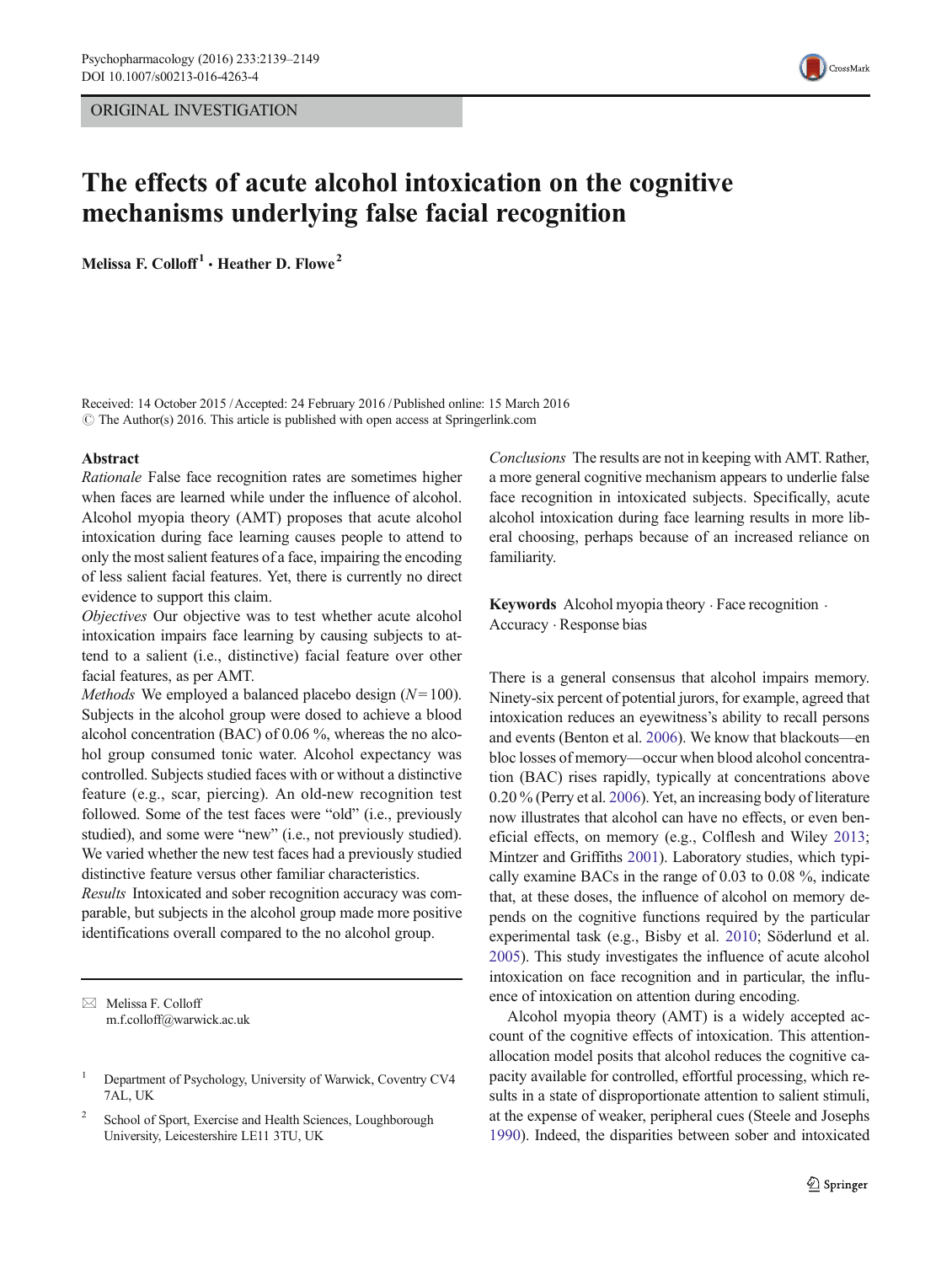attention-allocation are well documented. Alcohol (*M* BAC = 0.06 %, in comparison to *M* BAC = 0.04 % or  $M BAC = 0$ %) hinders the ability to attend to global information, unless the global form has been made salient (Lamb and Robertson [1987](#page-10-0)). Intoxicated subjects (*M* BAC =  $0.06\%$ ) make more fixations on salient items while neglecting peripheral information (Harvey et al. [2013a](#page-10-0)) and are less likely to notice an unexpected object in their visual field  $(M BAC = 0.04 \%$ ; Clifasefi et al. [2006](#page-9-0)).

Other research has investigated the memory deficits arising from alcohol's myopic effect on attention. In an early study, subjects watched a brief staged event (a theft) and were interviewed immediately and 1 week later. At both time points, those who had consumed alcohol ( $M$  BAC = 0.10 %) freely recalled significantly less accurate information about what had happened during the theft (e.g., the location of the event, details about stolen objects) than the control or placebo subjects (Yuille and Tollestrup [1990](#page-10-0)). In a similar study, Van Oorsouw and Merckelbach [\(2012\)](#page-10-0) asked bar patrons to watch a video of a mock crime from a perpetrator's perspective. Four days later, the researchers asked subjects to give a detailed written description of the location, surroundings, and stolen objects in the video. Van Oorsouw and Merckelbach also found that previously moderately  $(M BAC = 0.06\%)$  and highly  $(M BAC = 0.17\%)$  intoxicated bar patrons were significantly less complete in recollecting the event than sober controls.

Specifically, though, AMT predicts that intoxicated individuals would exhibit impaired retrieval of peripheral, but not central, information. Indeed, this is what Schreiber Compo et al. ([2011](#page-10-0)) found. Subjects spent almost an hour in a "barlab" (i.e., a room equipped with bar furniture and paraphernalia) and interacted with a "bartender". Immediately after, subjects were asked to write down as much information as possible about their experience in the barlab. As predicted by AMT, there were no differences in the number of accurate central details (about the bartender) freely recalled, yet subjects in the alcohol group ( $M$  BAC = 0.07 %) freely recalled fewer accurate peripheral details (about the bar) than the placebo ( $M$  BAC = 0.01 %) and control subjects. But, does alcohol myopia affect face recognition?

Some research on alcohol intoxication and face recognition is in line with this possibility. In Yuille and Tollestrup's [\(1990\)](#page-10-0) study, subjects were also asked to attempt to recognize the thief when they were interviewed 1 week after viewing the staged event. Previously intoxicated subjects performed comparably to sober subjects when they were presented with a photo array that contained the target face. However, when the target face was not in the photo array, there was a tendency for previously intoxicated subjects to incorrectly pick a face. A similar pattern of results was evident in a field study in which subjects attempted to recognize a confederate with whom they had spoken 12 min earlier (Dysart et al. [2002\)](#page-9-0). Subjects were presented with a single photograph. When the photo was the confederate, BAC was not significantly related to the correct identification rate, but when the photo was not the confederate, highly intoxicated bar patrons (*M* BAC = 0.09 %) were significantly more likely to make a false identification than minimally intoxicated bar patrons (*M* BAC = 0.02 %). In keeping with AMT, Dysart et al. hypothesized that intoxicated individuals only encoded the salient cues from the target face and then subsequently tried to match these with the salient cues on the test face. When the test face was the target, this strategy worked effectively. However, when the test face was not the target, the strategy resulted in a high number of false alarms. In short, the authors suggested that intoxicated subjects failed to encode the more subtle facial cues and, thus, had difficulty discriminating between similar-looking faces.

Other studies, however, have found no differences between sober and intoxicated face recognition ability. In a study by Hagsand et al. [\(2013\)](#page-10-0), subjects watched a video of a mock kidnapping. Seven days later, subjects attempted to recognize the culprit from a photo array that either did or did not contain the target face. On both types of photo array, previously highly intoxicated (*M* BAC = 0.06 %), moderately intoxicated  $(M BAC = 0.04 \%)$ , and sober subjects all performed comparably. Harvey et al. ([2013b\)](#page-10-0) conducted a similar study in which subjects watched a slide sequence of a man stealing a mobile phone and then, 24 h later, attempted to recognize the culprit from a photo array that either did or did not contain the target face. Again, the authors found that previously intoxicated subjects (*M* BAC = 0.11 %) performed similarly to those who had been sober during encoding.

Given the mixed findings, our primary aim was to directly test whether intoxicated individuals differentially process faces during encoding in line with AMT. Namely, we examined whether acute alcohol intoxication during encoding causes people to attend only to the most salient features of a face. To this end, we followed Knapp and colleagues [\(2006](#page-10-0)) and manipulated the presence of distinctive facial features (scars, moles, piercings, tattoos, black eyes).

First, let us consider how distinctive features might impact on recognition performance when the learner is not intoxicated. Faces with distinctive features enjoy better recognition performance than faces without: the hybrid-similarity model (H-S model) can explain why (Knapp et al. [2006](#page-10-0); Nosofsky and Zaki [2003](#page-10-0); Zarkadi et al. [2009](#page-10-0)). Individual exemplars of study items are encoded and stored in memory. Subsequent recognition judgments are defined by global familiarity: the overall similarity between a test item and the exemplars stored in memory. The presence of a distinctive feature increases the number of matching features a test face and an exemplar share, which boosts their global familiarity and results in a high hit rate (HR). The addition of a target's distinctive feature to a lure highlights that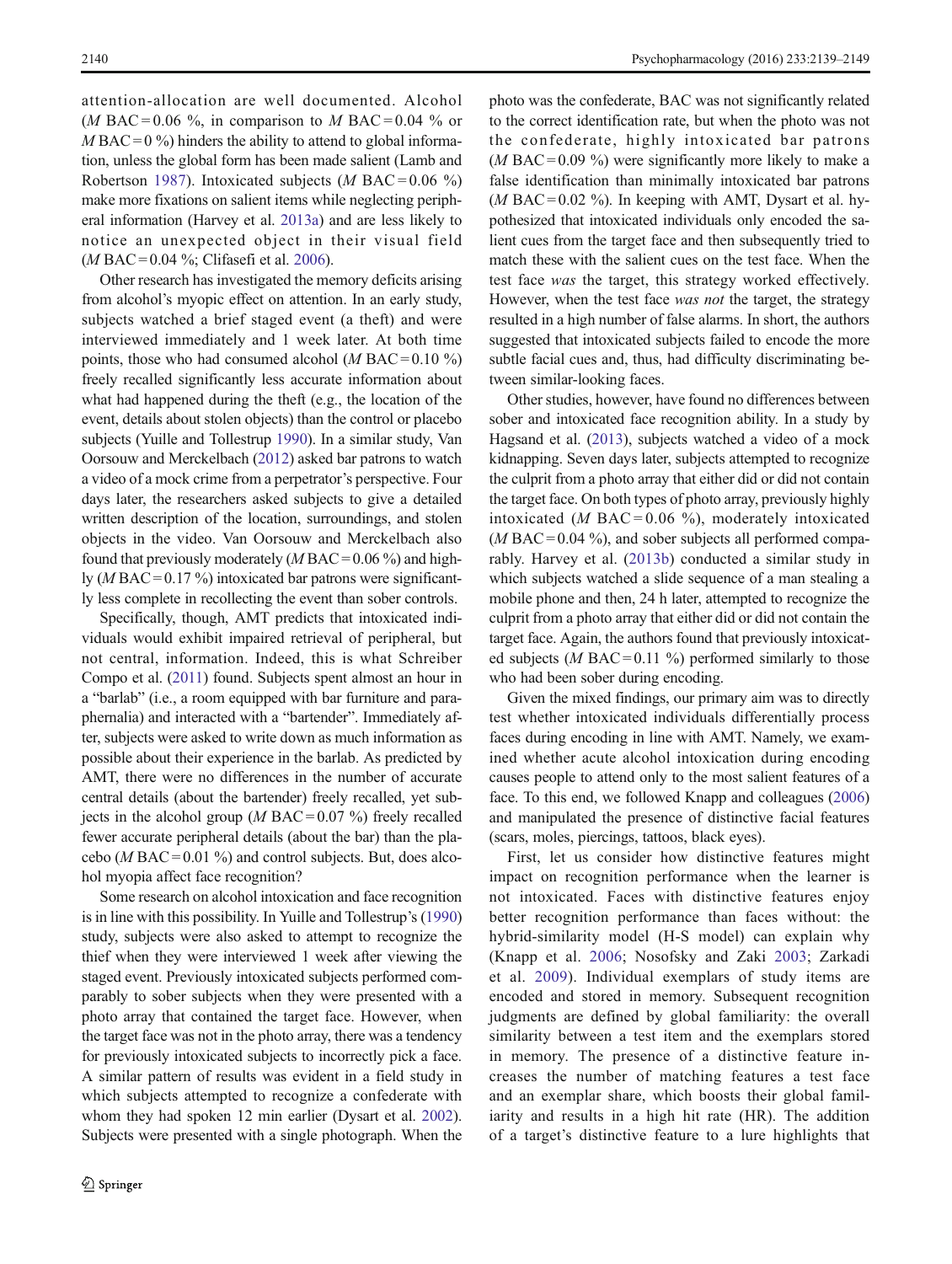the lure mismatches the other exemplars in terms of this feature. This decreases their global familiarity and results in a low false alarm rate (FAR).

We wondered how alcohol intoxication might change these patterns in recognition performance. If intoxicated individuals do differentially process faces during encoding in line with AMT, then alcohol would serve to impair the distinctiveness advantage. Attention would be allocated to a salient distinctive feature at the expense of encoding other facial features. Therefore, subjects who were intoxicated during encoding should have a high FAR to faces with a distinctive feature that has previously been seen on another face.

However, if intoxicated individuals do not differentially process faces during encoding in line with AMT, then there are at least two other patterns of results that could be predicted using the H-S model and the existing intoxication literature. First, the pattern of recognition results found by Dysart et al. [\(2002\)](#page-9-0) and Yuille and Tollestrup [\(1990\)](#page-10-0) may have been because intoxicated individuals were more likely to make a positive recognition decision than their sober counterparts (Memon et al. [2003\)](#page-10-0). This notion is concordant with studies illustrating that intoxicated subjects provide more subjective and erroneous information, while placebo subjects provide more "uncertain" responses (Schreiber Compo et al. [2011](#page-10-0); Van Oorsouw and Merckelbach [2012\)](#page-10-0). Put simply, it is possible that intoxicated individuals have a more liberal response criterion at test. If alcohol results in the adoption of a more liberal response bias, this would serve to reduce the amount of memorial information (i.e., global familiarity) required before a positive identification is made. Therefore, subjects who were intoxicated during encoding may have a higher HR and FAR to both distinctive and non-distinctive faces than those who were sober.

Second, Yuille and Tollestrup [\(1990\)](#page-10-0) and Van Oorsouw and Merckelbach [\(2012\)](#page-10-0) found that intoxicated subjects reported less information about an event than sober subjects. This pattern of results may have been because the intoxicated individuals encoded less information than their sober counterparts. If alcohol reduces the amount of information that is encoded, this would serve to decrease global familiarity. Therefore, subjects who were intoxicated during encoding may have a lower HR and FAR to both distinctive and nondistinctive faces than those who were sober. $<sup>1</sup>$ </sup>

## Present study: predictions and controls

In the present study, subjects in the alcohol group were dosed to achieve a BAC of 0.06 %, whereas the no alcohol group consumed tonic water. Subjects studied faces with and without a distinctive feature. An old-new recognition test followed.

Some of the test faces were "old" (i.e., had been previously studied), and the rest were "new" (i.e., had not been previously studied).

We had several different types of new faces. First, follow-ing Knapp et al. ([2006](#page-10-0)), we had *unfamiliar distinctive* lures, which were novel faces that were not presented during the study phase but had a previously seen distinctive feature. Second, we had *unfamiliar non-distinctive* lures, which were novel faces that did not have a distinctive feature. We also had an additional two types of familiar face lures. Familiar but no longer distinctive lures were distinctive faces that were presented at study but had their distinctive feature removed at test. Familiar but now distinctive lures were non-distinctive faces that were presented at study but had a previously seen distinctive feature added at test. This design enabled us to examine the relative contribution of familiar distinctive features versus other familiar characteristics of faces on recognition decisions.

We expected to find the following pattern of results. First, according to the H-S model, distinctive faces should be better remembered than non-distinctive faces. Those who consume tonic should have a higher HR to distinctive faces, compared to non-distinctive faces. They should also have a lower FAR to unfamiliar distinctive lures than to unfamiliar nondistinctive lures. Second, if alcohol causes people to focus on the most salient features during encoding as per AMT, then subjects in the alcohol compared to the no alcohol group should identify test faces as "old" more often if they have a familiar distinctive feature. Those who consume alcohol should have a higher HR to distinctive faces, compared to non-distinctive faces. They should also have a higher FAR to unfamiliar distinctive lures than to unfamiliar nondistinctive lures.

We also instituted a number of controls to isolate alcohol's effects on recognition processes. First, we manipulated whether the test session was immediate or delayed (24 h), to confirm that any differences in performance were not simply due to subjects being intoxicated or sober at retrieval. It seems that alcohol impairs encoding more than retrieval (Birnbaum et al. [1978\)](#page-9-0); however, encoding and retrieval both often take place while the subject is intoxicated (Dysart et al. [2002;](#page-9-0) Schreiber Compo et al. [2011](#page-10-0)). Second, we used a balanced placebo design—in which alcohol administration was crossed with the expectancy of receiving alcohol—to confirm that any effects of alcohol on facial recognition were due to the physiological action of the drug. The expectancy of alcohol can cause or potentiate alcohol-induced memory impairments (Assefi and Garry [2003](#page-9-0)); however, face recognition studies have not yet disentangled the possible psychological and physiological effects.

Finally, if alcohol causes people to rely on familiar distinctive features more than other aspects of the face, then subjects <sup>1</sup> We thank an anonymous reviewer for this suggestion. in the alcohol condition should be prone to identifying test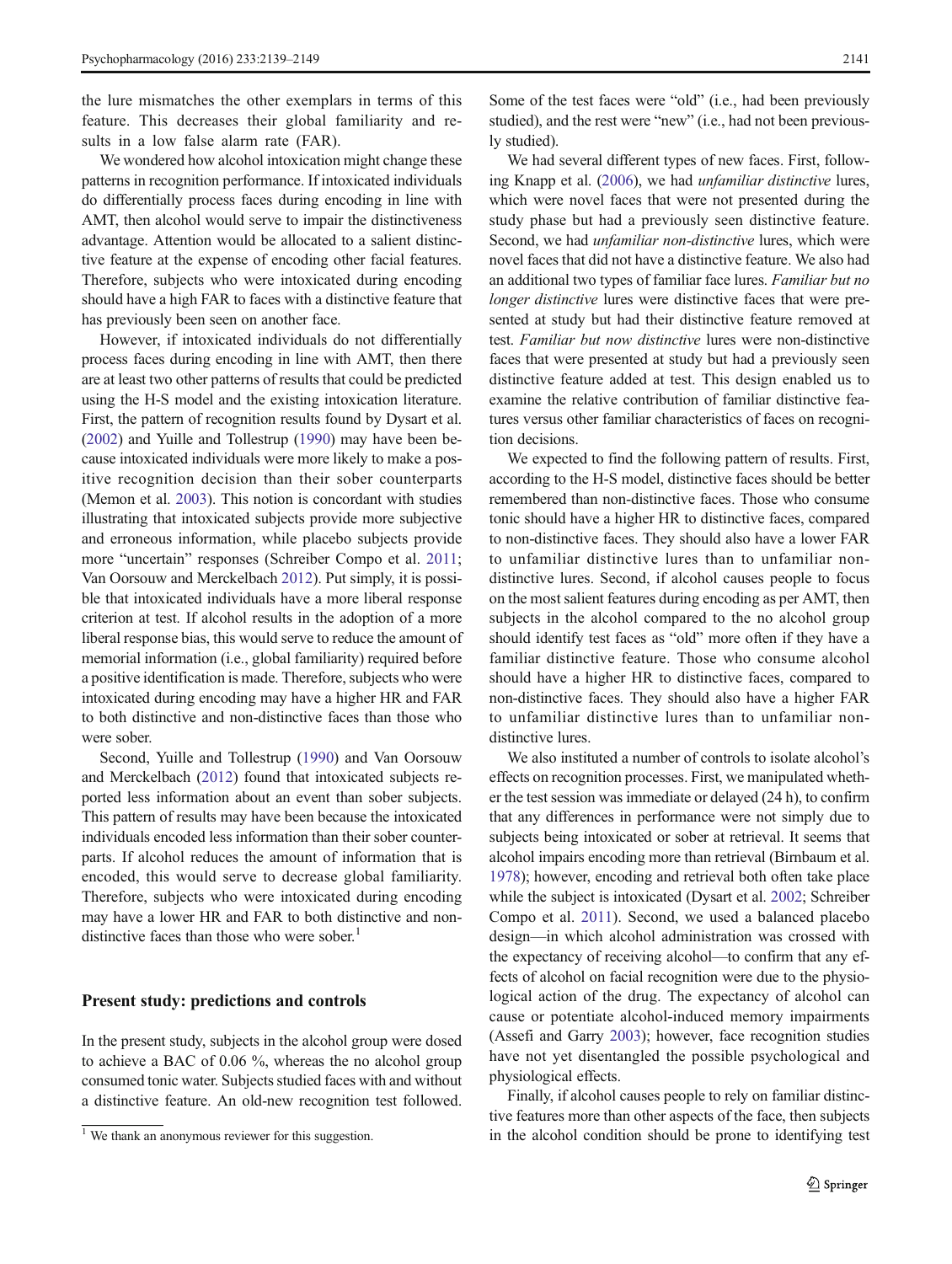faces as "old" when they also have familiar distinctive features. That is, those who have consumed alcohol should have a higher FAR to familiar but now distinctive lures than familiar but no longer distinctive lures. Conversely, if sober subjects rely on familiar distinctive features to a lesser extent, then the FAR will be similar for both lure types.

## Method

# Design

We used a  $2 \times 2 \times 2 \times 2 \times 3$  mixed experimental design. Beverage administered (no alcohol, alcohol), beverage expected (no alcohol, alcohol), and test session (immediate, delayed) were manipulated between subjects. Study faces (distinctive feature, no distinctive feature) and test faces (match, face varies, feature varies) were manipulated within subjects. The research was approved by the University of Leicester's Ethics Committee.

#### Subjects

One hundred females (aged  $18-32$ ,  $M=20.55$ ,  $SD = 2.30$  years) participated in the study. There were 9 to 17 subjects in each of the between-subjects conditions. Subjects were recruited from the University of Leicester via posters and electronic advertisements. Prior to arrival at the laboratory, subjects were pre-screened. Individuals with medical conditions or those who scored over 10 on the Alcohol Use Disorders Identification Test (Babor et al. [2001](#page-9-0)) were unable to participate. Those who were eligible received a small payment of between £10 and £20.

#### Apparatus and materials

In accordance with other research, the face stimuli were developed using 80 photographs from The Florida Department of Corrections Inmate Database (Colloff et al., submitted for publication; Flowe et al. [2014;](#page-9-0) Zarkadi et al. [2009\)](#page-10-0). The selected photographs depicted males between 18 and 24 years old, with short brown hair, and no distinctive features. As previous research indicates that race (Hilliar et al. [2010\)](#page-10-0), gender (Ward et al. [2012](#page-10-0)), and emotional expression (Flowe et al. [2014;](#page-9-0) Flowe [2012](#page-9-0)) may influence cognitive processes, photographs depicted white males, exhibiting neutral expressions, facing directly towards the camera. Using Adobe Photoshop CS5, the photographs were normalized. They were changed to grayscale, and the backgrounds were removed.

We randomly selected 60 faces to serve as the study faces, and 30 of these study faces were randomly selected to be the distinctive study set. Following Knapp et al. [\(2006\)](#page-10-0), we digitally added a distinctive feature to these faces. A range of

features were added to ensure that the semantic content of the features were not confounded with fixation biases to particular screen locations (see Fig. [1](#page-4-0)). The remaining 30 study faces became the non-distinctive study set.

The test phase consisted of six different types of faces (10 of each). There were two types of "old" faces that had been seen during the study phase: (1) faces that were an exact match to the distinctive study faces (distinctive match) and (2) faces that were an exact match to the non-distinctive study faces (non-distinctive match). There were two types of unfamiliar faces: (3) novel faces that were not presented during the study phase but had a previously seen distinctive feature (unfamiliar distinctive lures) and (4) novel faces that did not have a distinctive feature (unfamiliar non-distinctive lures). Finally, there were two types of familiar faces: (5) faces that were presented at study but had their distinctive feature removed at test (familiar but no longer distinctive lures) and (6) faces that were presented at study but had a distinctive feature added at test (familiar but now distinctive lures). Figure [2](#page-4-0) shows the composition of the study and test phase.

Intoxication levels were measured by breath samples using an AlcoHAWKTM Slim. The breathalyzer converts breath alcohol ratio into BAC.

# Procedure

In an attempt to match the absorption rate of alcohol, subjects avoided eating for 4 h prior to the experiment. Subjects were tested individually. At the start of the testing session, a pregnancy test was administered to ensure the subject was not pregnant, and her height and weight were measured for purposes of dosing. A baseline breath sample was also taken to ensure the subject had a BAC of 0.00 % at the start of the study.

Subjects in the alcohol condition received three cups containing a mixture of vodka (37.5 %) and tonic water in a 1:5 ratio. The BAC of individuals receiving alcohol was intended to be 0.06 % on average, which is equivalent to 0.60 g/L or 0.57 g/kg. We chose this BAC level for two main reasons. First, attention-allocation disruptions have previously been observed at this level of intoxication (Harvey et al. [2013a;](#page-10-0) Lamb and Robertson [1987\)](#page-10-0) or lower (Clifasefi et al. [2006\)](#page-9-0). Second, like the majority of studies that have administered alcohol, we did not want subjects' BACs to exceed 0.08 %, for ethical reasons. The dose of vodka required to produce the target peak BAC was computed separately for each subject by using her height and weight (see Curtin and Fairchild [2003\)](#page-9-0). The amount of alcohol administered was 101.86 ml  $(SD = 27.77$  ml), on average. Subjects in the no alcohol condition received three cups containing tonic water. The quantity of tonic water was equivalent to the total amount of liquid the subject would have received in the alcohol condition. To disguise the beverage content, we followed previous research and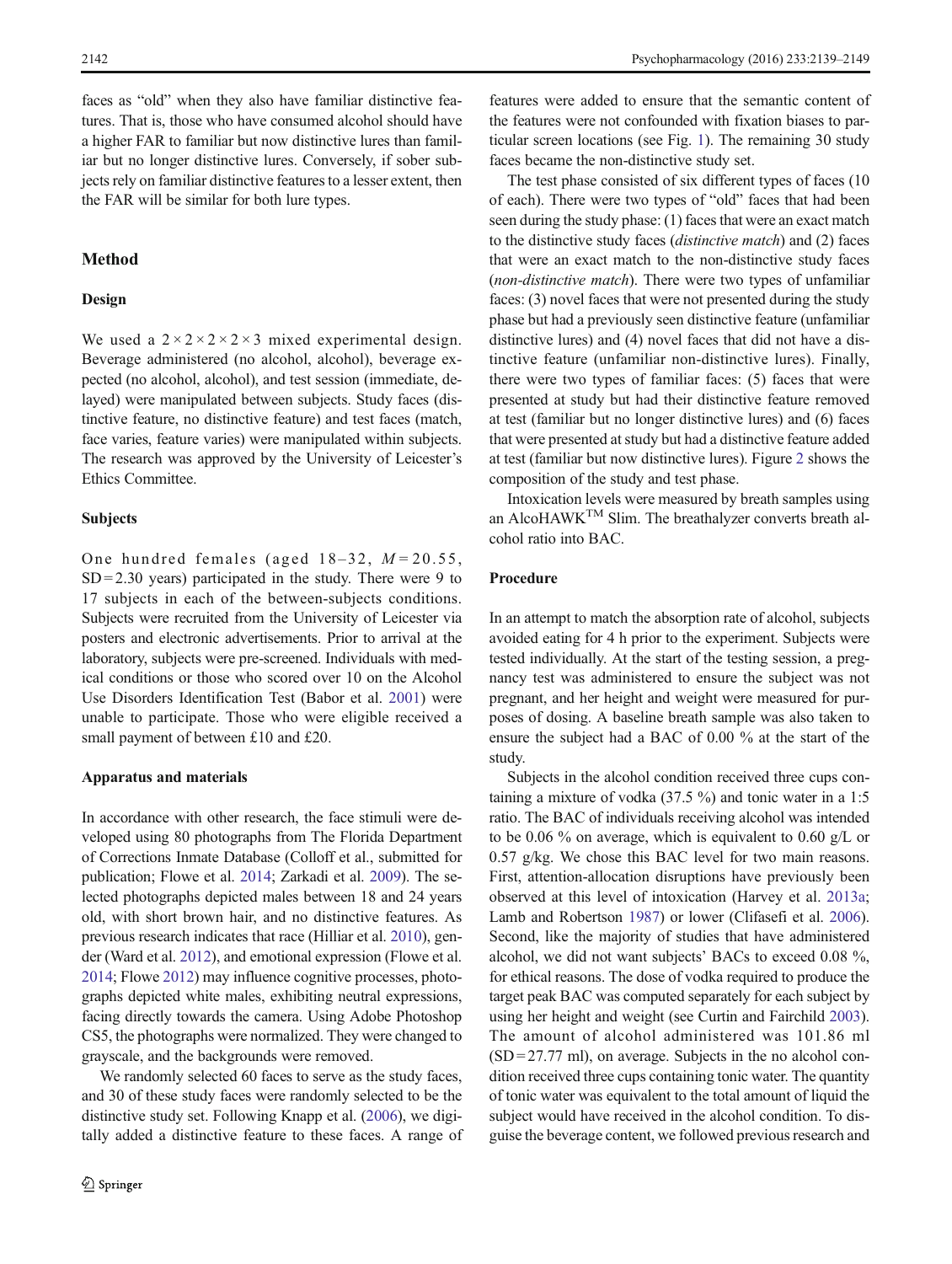

<span id="page-4-0"></span>put vodka soaked limes in each drink and rimmed each cup with vodka (Assefi and Garry [2003](#page-9-0)). All drinks were prepared in a separate room away from the subject.

We manipulated subjects' alcohol expectancies using procedures that have been successful in previous research (e.g., Craig et al. [2009\)](#page-9-0). We clearly labeled the cups as "Vodka & Tonic" or "Tonic Water" and verbally informed the subject that her drinks either did or did not contain alcohol, depending on the expectancy condition to which she had been assigned. Those who were told that their drinks contained alcohol were not given any specific information about the dose that they had ostensibly received. A researcher who was blind to the content of the beverages administered the drinks.

To maintain a steady ingestion pace, subjects consumed each drink within 5 min. After a further 15 min (30 min after drinking began), subjects' BACs were recorded. We told subjects that we used a standardized procedure, and so they would be repeatedly breathalyzed regardless of what drink they had consumed.

Next, subjects were escorted into a separate room to complete the face recognition task. During the study phase, faces were presented in the center of a computer screen (size, 10 cm  $\times$  10 cm; duration, 3 s), in a randomly generated order using E-Prime software. Subjects were instructed that they should attempt to remember the faces, as they would be tested on them later. Subjects in the immediate testing condition completed a 5 min anagram filler task before the test phase commenced. Those in the delayed testing condition were emailed a link and completed the test phase at home 24 h later, when sober. During the *test phase*, subjects were instructed to indicate whether they had previously seen each face and rate their confidence in their decision on a single 20-point Likert scale, ranging from 1 (new face, extremely confident) to 10 (new face, not at all confident) and 11 (old face, not at all confident) to 20 (old face, extremely confident). They were informed that a face was "old" if it was exactly the same as a study face; it was "new" if it differed in any way from the study face. Subjects were provided with pairs of example study and test faces to ensure that they understood which test faces were "old" and which were "new". Each example pair was clearly labeled with the correct answer. The faces and distinctive features used as examples had not been used in the study phase and were not seen again once the test phase began.

On completion, subjects were asked what drink they thought they had consumed. Those who had consumed

Fig. 2 Composition of the study and test phase in the face recognition task. The values in parentheses indicate the number of trials conducted for each face type. Hit indicates that if the subject states they have seen this face before, it is a correct recognition decision. False alarm indicates that if the subject states that they have seen this face before, it is an incorrect recognition decision

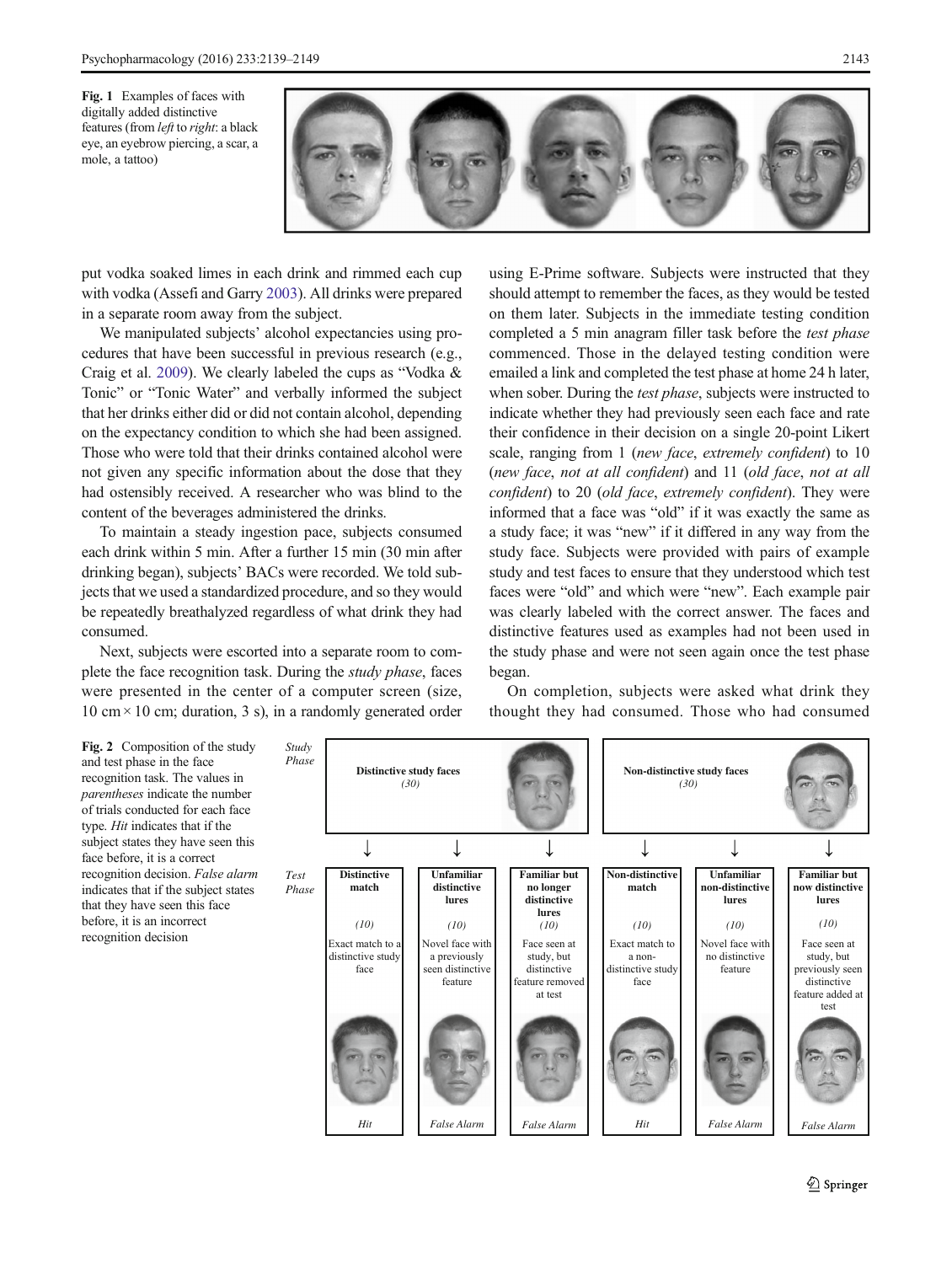alcohol were only released from the study when their BAC was below 0.02 %. All subjects remained in the laboratory for at least 2 h to make it more difficult for them to guess which drink they had received.

#### Statistical analyses and derivation of measures

We computed the proportion of positive identifications each subject made to the six different test face types. A positive identification is when a subject stated a face was "old".

First, following Knapp et al. ([2006\)](#page-10-0), we examined the hits and false alarms made to distinctive and non-distinctive faces in each of our experimental conditions. We conducted a 2 (beverage administered)  $\times$  2 (beverage expected)  $\times$  2 (test session)  $\times$  2 (face type)  $\times$  2 (target) mixed ANOVA on subjects' hit and false alarms, with face type (distinctive vs. non-distinctive) and target (present vs. absent) as the within-subjects factors. Hits to distinctive and non-distinctive faces were positive identifications to distinctive match and non-distinctive match faces, respectively. False alarms to distinctive and non-distinctive faces were positive identifications to unfamiliar distinctive lures and unfamiliar non-distinctive lures, respectively.

Next, we constructed a confidence-based receiver operating characteristic (ROC) plot using the hits and false alarms made to distinctive and non-distinctive faces by subjects in the two beverage-administered conditions. Again, hits to distinctive and non-distinctive faces were positive identifications to distinctive match and non-distinctive match faces, respectively. False alarms to distinctive and non-distinctive faces were positive identifications to unfamiliar distinctive lures and unfamiliar non-distinctive lures, respectively.

Finally, we compared the false alarms made to the two familiar lure types (familiar but no longer distinctive lures and familiar but now distinctive lures) in each of our experimental conditions. We conducted a 2 (beverage administered) × 2 (beverage expected) × 2 (test session) × 2 (lure face type) mixed ANOVA, with the false alarm rate as the dependent variable. Wilks' Lambda test statistic was used throughout. Cohen's  $d$  effect sizes for repeated measured  $t$  tests were calculated using a correction for the correlation between the two groups.

## Results

#### Manipulation check

Breathalyzer readings taken 30 min after the beginning of beverage consumption indicated that all subjects in the no alcohol group had a BAC of 0.00 %, while the BAC of subjects in alcohol group was significantly higher (*M* BAC = 0.06 %, 95 % CI [.05, .06], SD = 0.02, range 0.02–0.09 %),  $t(54) = 24.94$ ,  $p < .001$ .

In those who consumed tonic, there was a significant association between the beverage expected and the drink subjects believed they had consumed,  $\chi^2$  (1, N=44)=25.14, p < .001,  $\phi$ =0.76. Specifically, 73 % of those who were told their drinks were vodka and tonic believed that they had consumed alcohol, and 100 % of those who were told their drinks were tonic believed that they had not consumed alcohol. In those who consumed alcohol, there was a significant association between the beverage expected and the drink subjects believed they had consumed,  $\chi^2$  (1, N=55)=9.65, p=.002,  $\phi$ =0.42. Specifically, 100 % of those who were told their drinks were vodka and tonic believed that they had consumed alcohol, but only 31 % of those who were told their drinks were tonic believed that they had not consumed alcohol.

#### Distinctive and non-distinctive faces

# Hits and false alarms

Recall that the H-S model predicts better recognition to distinctive faces, but AMT predicts that intoxication may increase the number of false alarms to unfamiliar distinctive lures. Subjects' hit and false alarm rates for distinctive and non-distinctive faces across the experimental conditions are presented in Table 1. First, it is important to note that the mixed ANOVA indicated there was a main effect of target,  $F(1, 92) = 11.86, p = .001, \eta_p^2 = .11$ . Subjects were more likely

Table 1 Means and standard deviations of subjects' hit and false alarm rates to distinctive (D) and non-distinctive (ND) faces as a function of beverage administered, beverage expected, and test session

|                      | Hit Rate |     |     |     | False Alarm Rate |     |     |     |
|----------------------|----------|-----|-----|-----|------------------|-----|-----|-----|
| Condition            | D        |     | ND  |     | D                |     | ND  |     |
|                      | M        | SD  | M   | SD  | M                | SD  | M   | SD  |
| Administered alcohol |          |     |     |     |                  |     |     |     |
| Expected alcohol     |          |     |     |     |                  |     |     |     |
| Immediate testing    | .56      | .24 | .42 | .20 | .46              | .21 | .42 | .18 |
| Delayed testing      | .68      | .20 | .49 | .18 | .63              | .21 | .40 | .23 |
| Expected tonic       |          |     |     |     |                  |     |     |     |
| Immediate testing    | .60      | .21 | .42 | .20 | .55              | .22 | .35 | .19 |
| Delayed testing      | .52      | .26 | .32 | .19 | .50              | .19 | .37 | .23 |
| Administered tonic   |          |     |     |     |                  |     |     |     |
| Expected alcohol     |          |     |     |     |                  |     |     |     |
| Immediate testing    | .58      | .21 | .41 | .13 | .39              | .20 | .36 | .19 |
| Delayed testing      | .63      | .15 | .35 | .26 | .54              | .20 | .35 | .14 |
| Expected tonic       |          |     |     |     |                  |     |     |     |
| Immediate testing    | .54      | .19 | .34 | .16 | .39              | .19 | .28 | .16 |
| Delayed testing      | .57      | .18 | .28 | .20 | .53              | .19 | .25 | .19 |
|                      |          |     |     |     |                  |     |     |     |

Note False alarm rates to D and ND faces were calculated using positive identifications to *unfamiliar distinctive* lures and *unfamiliar non*distinctive lures, respectively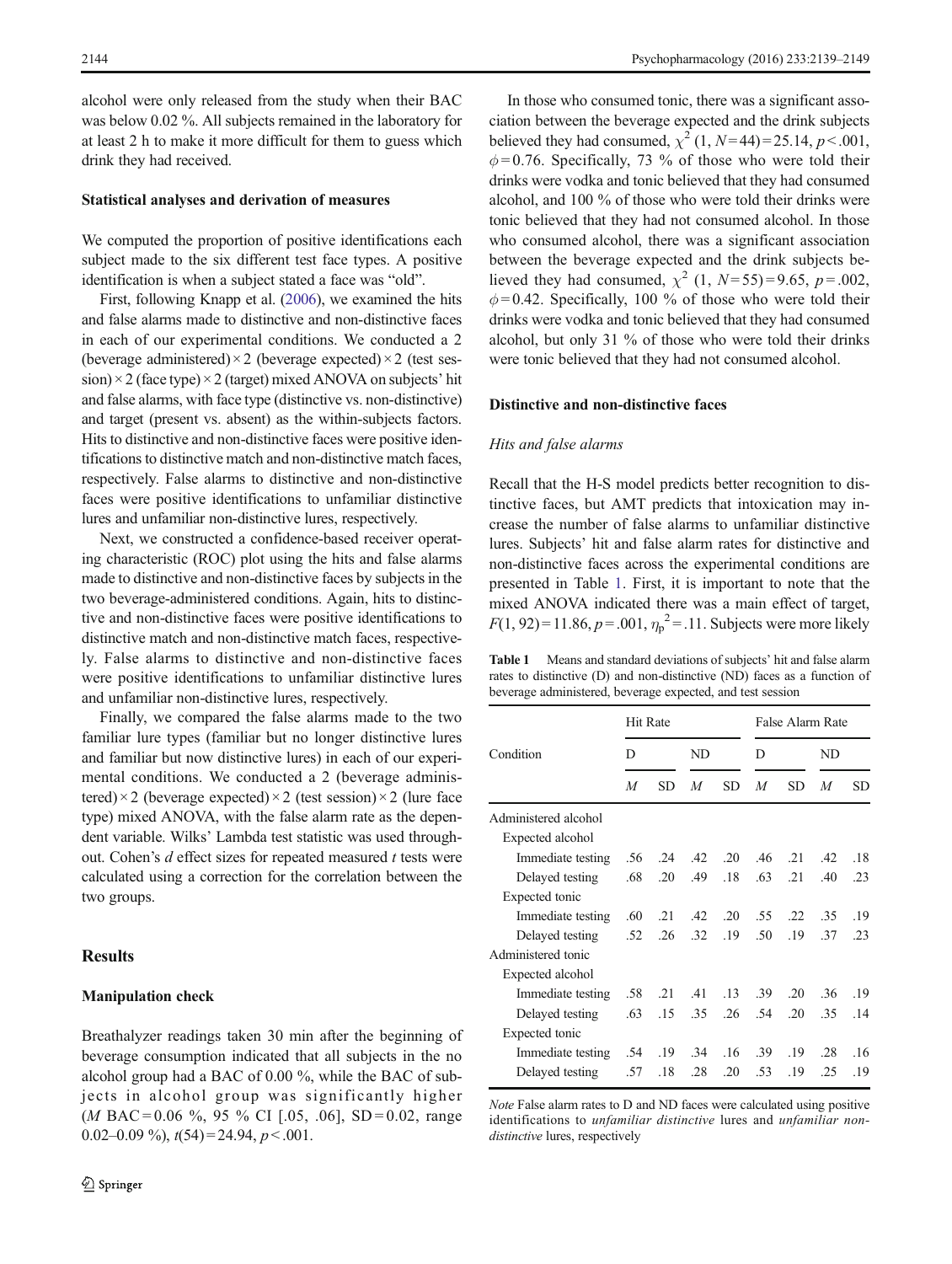<span id="page-6-0"></span>to positively identify a face they had seen before  $(M=0.48)$ . 95 % CI [.45, .52]) than false alarm to a face they had not seen before ( $M = .42, 95\%$  CI [.39, .46]). This suggests that both sober and intoxicated subjects were able to perform the task proficiently.

Next, onto the predictions of the H-S model and AMT. The mixed ANOVA indicated that there was a main effect of face type,  $F(1, 92) = 96.89$ ,  $p < .001$ ,  $\eta_p^2 = .51$ . Subjects were more likely to positively identify distinctive  $(M= .54, 95\% \text{ CI}$  [.51, .58]) than non-distinctive  $(M= .36, 95\% \text{ CI}$  [.33, .39]) faces. However, this was qualified by a marginally significant face type × target interaction,  $F(1, 92) = 3.51$ ,  $p = .06$ ,  $\eta_p^2 = .04$ . We conducted four Bonferroni-corrected repeated measures  $t$  tests, with the target as the repeated factor. Results indicated that face type had a differential effect on positive identifications, depending on whether the target was present or absent. When the test face was distinctive, subjects were more likely to positively identify targets  $(M = .58, 95 \%$  CI [.54, .63]) than lures  $(M= .50, 95 \%$  CI [.46, .54]),  $t(99)=3.85, p<.001, d=0.38$ . When the test face was non-distinctive, subjects were not more likely to positively identify targets  $(M= .38, 95\% \text{ CI}$  [.34, .42]) than lures  $(M= .35, 95 \%$  CI [.31, .39]),  $t(99)=1.30, p=.20,$  $d= 0.13$ . Subjects made more correct positive identifications to distinctive faces than non-distinctive faces,  $t(99) = 9.01$ ,  $p<.001, d=0.87$ . They also made more incorrect positive identifications to distinctive faces than non-distinctive faces,  $t(99)=6.86, p<.001, d=0.67$ . Thus, taken together, this suggests that subjects responded more liberally to distinctive faces than non-distinctive faces, but they were also better able to discriminate between a target and a lure when the face was distinctive. In line with the predictions of the H-S model, distinctive faces were more accurately recognized than non-distinctive faces. But, did alcohol impair the distinctiveness advantage?

Interestingly, there was no face type  $\times$  target  $\times$  beverage administered interaction,  $F(1, 92) = 0.80$ ,  $p > .250$ ,  $\eta_p^2 = .01$ . Contrary to the predictions of AMT, this indicates that both sober and intoxicated subjects recognized distinctive faces better than non-distinctive faces. However, there was a main effect of beverage administered,  $F(1, 92)=3.87$ ,  $p=.05$ ,  $\eta_p^2$  = .04. Subjects who had consumed alcohol made more positive identifications ( $M = .48, 95\%$  CI [.44, .52]) than those who had consumed tonic  $(M = .42, 95\% \text{ CI}$  [.38, .47]). This suggests that subjects who were intoxicated at encoding employed a more liberal response criterion than those who were sober.

Finally, did any of our controls modulate these effects? The beverage administered findings held regardless of test session,  $F(1, 92) = 0.03, p > 0.250, \eta_p^2 = 0.00$ , and the beverage expected,  $F(1, 92) = 0.00, p > .250, \eta_p^2 = .00$ . This suggests that the liberal responding was due to intoxication at encoding rather than retrieval and could not be induced by simply being told one had consumed alcohol. However, we did find a significant face type  $\times$  test session interaction,  $F(1, 92) = 6.62$ ,  $p = .012$ ,

 $\eta_p^2$  = .07. After immediate testing, subjects were more likely to positively identify distinctive faces  $(M = .52, 95\%$  CI [.47, .57]) than non-distinctive faces  $(M = .38, 95\%$  CI [.34, .43]),  $t(51)=5.94, p<.001, d=0.87$ . After delayed testing, subjects were also more likely to positively identify distinctive faces  $(M = .57, 95 \%$  CI [.52, .62]) than non-distinctive faces  $(M = .34, 95 \%$  CI [.29, .39]); however, the distinctiveness effect was stronger after a delay,  $t(47) = 8.60$ ,  $p < .001$ ,  $d = 1.27$ .

So far, our results indicate that subjects responded more liberally to distinctive faces, but, in accordance with the H-S model, recognized distinctive faces more accurately than nondistinctive faces. We found no evidence that alcohol impaired this distinctiveness advantage. Instead, subjects who were intoxicated at encoding tended to respond more liberally than their sober counterparts.

## Confidence-based ROC plot

To further confirm these findings, we constructed an ROC plot. ROC analysis is a theory-free technique that plots HR/ FAR pairs over decreasing levels of confidence. Confidence is used as an indicator of subjects' willingness to make a positive identification, with decreasing levels of confidence representing more liberal responding. In short, ROC analysis permits examination both of subjects' ability to discriminate between faces they have and have not seen before, and their response bias (Macmillan and Creelman [1991\)](#page-10-0).

To construct our ROC curves, we collapsed the data across subjects within the same beverage-administered group. We used subjects' confidence ratings to positive identification decisions (ratings 11–20 on the Likert scale), so that each curve would have 10 operating points of decreasing confidence (i.e., 20, 19, 18 etc.). Figure 3 shows the confidence-based ROC curves for distinctive and non-distinctive faces in subjects



Fig. 3 Confidence-based ROC curves for distinctive and non-distinctive faces in subjects who had and had not consumed alcohol at encoding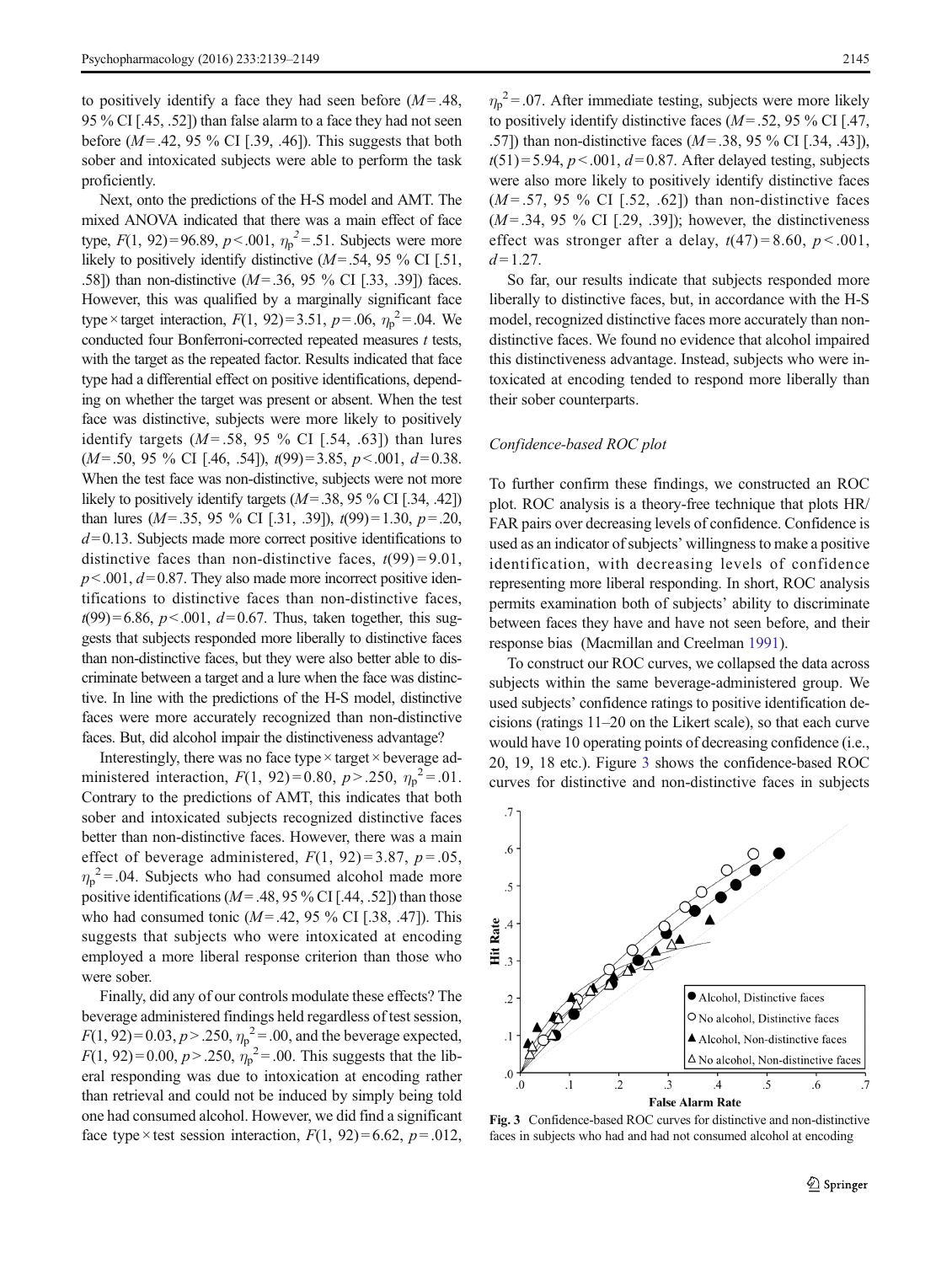who had and had not consumed alcohol at encoding. On each curve, the HR/FAR pair plotted on the lower left was computed by calculating the proportion of hits and false alarms that were made with a confidence of 20. Moving to the right, the next HR/FAR pair was computed by calculating the proportion of hits and false alarms that were made with a confidence of 19 or higher. The cumulative hit and false alarm proportions were calculated in this manner across the rest of the curve. Thus, on each curve, the HR/FAR pair plotted on the farthest right is the cumulative hit and false alarm rates for all subjects across all 10 operating points.

First, it is clear from Fig. [3](#page-6-0) that the ROC points for the distinctive faces have shifted more to the right than the ROC points for the non-distinctive faces. This shift indicates an increase in both hits and false alarms for distinctive faces. Again, as we found in our previous analyses, this suggests that subjects responded more liberally to distinctive faces than non-distinctive faces. What is also evident is that the ROC curves for the distinctive faces tend to fall further from the dashed chance line and closer to the top left corner of the plot than the ROC curves for the non-distinctive faces, and this is true for both beverage-administered groups. Again, in line with the predictions of the H-S model, but contrary to the predictions of AMT, this suggests that both sober and intoxicated subjects recognized distinctive faces better than nondistinctive faces. The astute reader may notice, however, that the ROC curve for the alcohol group does fall slightly below that of the non-alcohol group for distinctive faces. Discriminability appears lower when there is greater variability in criterion placement across subjects (Benjamin et al. [2009\)](#page-9-0). Given the range of BAC in the alcohol group, and our finding that alcohol results in more liberal responding, it is possible that the ROC curve has been pulled down because of variable criterion placement by subjects at different levels of intoxication.

Finally, and perhaps most interestingly, it is also clear that, for both face types, the ROC curves for subjects who had consumed alcohol are shifted more to the right than the ROC curves for subjects who had not consumed alcohol. Again, in accordance with the previous analyses, this suggests that subjects who were intoxicated at encoding employed a more liberal response criterion than those who were sober.

## False alarms to familiar lures

In our final analysis, we investigated how intoxicated and sober subjects used familiar facial information. We examined the false alarms made to our two familiar face types to test whether subjects were more reliant on familiar distinctive features versus other familiar aspects of the faces during recognition and whether this was the case particularly for intoxicated subjects. Subjects' false alarm rates for familiar but now distinctive lures and familiar but no longer distinctive lures as a function of beverage administered are presented in Fig. 4. The mixed ANOVA indicated a main effect of lure type,  $F(1, 1)$ 92) = 5.12,  $p = .03$ ,  $\eta_p^2 = .05$ . Subjects made more false alarms to familiar but now distinctive lures ( $M = .50$ , 95 % CI [.46, .55]), than to familiar but no longer distinctive lures  $(M = .44, )$ 95 % CI [.40, .48]). This was not qualified by a lure type × beverage administered interaction,  $F(1, 92) = 1.17$ ,  $p = 0.28$ ,  $\eta_p^2 = 0.01$ , nor was there a main effect of beverage administered,  $F(1, 92) = 2.01$ ,  $p = .16$ ,  $\eta_p^2 = .02$ . This suggests that AMT cannot account for our results: both sober and intoxicated subjects picked familiar faces more often when those faces also had a familiar distinctive feature. However, it is clear from Fig. 4 that intoxicated subjects made a very high number of false alarms to both types of familiar lure faces.

Finally, there was a main effect of test session,  $F(1,$ 92) = 4.28,  $p = .04$ ,  $\eta_p^2 = .04$ . Subjects who were tested after a delay made more false alarms  $(M = .51, 95\%$  CI [.46, .55]) than those who were tested immediately  $(M = .44, 95\%$  CI [.39, .48]). This suggests that, regardless of whether subjects were previously intoxicated or not, their ability to correctly reject a familiar face was worse after a 24-h delay. No other main or interaction effects were significant (all Fs < 2.90, all  $ps > .09$ ).

#### **Discussion**

We asked whether intoxicated individuals differentially process faces during encoding in line with AMT. Our results indicated that both sober and intoxicated groups were better able to discriminate between targets and lures when faces had



Fig. 4 Mean false alarm rates to familiar but no longer distinctive lures and familiar but now distinctive lures, as a function of beverage administered. Error bars are 95 % CIs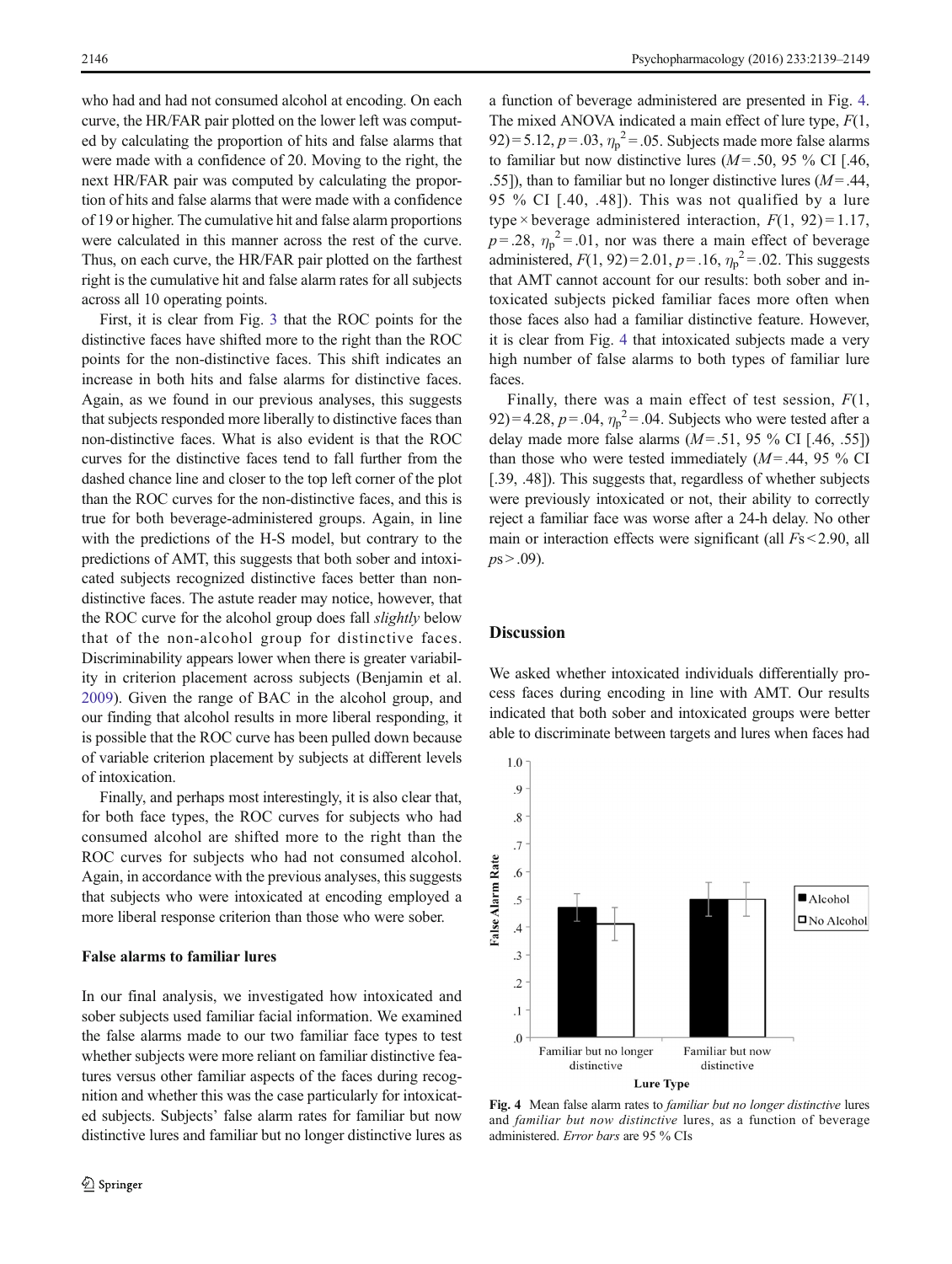distinctive features, and both groups responded more liberally to distinctive faces. Subjects who were intoxicated at encoding responded more liberally at test compared to their sober counterparts. We will consider these findings in turn.

Taken together, our findings suggest that the H-S model applied to those who were sober and intoxicated at encoding, alike. In both groups, distinctive faces elicited better recognition performance than non-distinctive faces (Knapp et al. [2006](#page-10-0); Nosofsky and Zaki [2003](#page-10-0)). It was not predicted a priori that distinctive faces would also elicit a higher FAR than non-distinctive faces, but careful consideration of our experimental task can help to explain this finding. Although the number of distinctive and non-distinctive faces seen by subjects was equal, we used only five distinctive features. The H-S model suggests that recognition judgments are defined by global familiarity: the overall similarity between a test item and the exemplars stored in memory. Because the distinctive feature on the lure also appeared on multiple exemplars, this could have increased global familiarity and resulted in a higher FAR to lures with distinctive features. The fact that there were more positive identifications to distinctive faces after a delay is inline with this notion: Even when memory had weakened, faces with distinctive features had a high global familiarity and so received more positive identifications than non-distinctive faces. More generally, this explanation is consistent with the idea of "cue overload" (Watkins and Watkins [1975](#page-10-0)). We know that the FAR is often higher to foils from categories from which more items have been studied (Gallo et al. [2004](#page-10-0); Robinson and Roediger [1997;](#page-10-0) Shiffrin et al. [1995](#page-10-0)).

We also found that those who were intoxicated at encoding responded more liberally at test. Subjects' proclivity to positively identify faces did not depend on whether they thought that they were intoxicated during encoding nor on whether they were intoxicated or sober at test. Thus, it seems that feeling the physiological effects of alcohol during encoding led people to adjust their response strategy. Other research has found an alcohol-linked increase in lure but not target identifications (Dysart et al. [2002](#page-9-0); Yuille and Tollestrup [1990](#page-10-0)), whereas we found an increase in lure *and* target identifications. Nevertheless, both patterns could be due to intoxicated subjects using a more lax decision criterion. Under conditions in which subjects can successfully discriminate targets from lures, the false alarm rate will be affected to a greater extent than the hit rate as the criterion shifts to a more liberal position. However, under conditions in which the target is not particularly well remembered, a liberal shift in criterion placement can affect the hit rate to the same extent as the false alarm rate (Wickens [1942](#page-10-0)). Our task was arguably more difficult than previous studies because, for example, our subjects saw many similar-looking faces presently briefly, whereas subjects in previous studies only had to recognize one individual with whom they had watched or interacted with in person (Dysart et al. [2002](#page-9-0); Yuille and Tollestrup [1990\)](#page-10-0). Accordingly, memory accuracy was lower across the board in our study, and this could explain why we saw an increase in both hits and false alarms in our intoxicated subjects.

Interestingly, a liberal response criterion seems to be associated with an increase in familiarity processing (see Meissner et al. [2005](#page-10-0) for a review). That is, people tend to base their decisions on a feeling that the face has previously been encountered, rather than retrieving specific contextual information about the face, such as source, time, and place (Yonelinas [2002](#page-10-0)). Other researchers have observed an increased reliance on familiarity in intoxicated subjects because of an impairment in recollection (Bisby et al. [2010;](#page-9-0) Curran and Hildebrandt [1999\)](#page-9-0). Our results seem to bear this out: not only did our intoxicated subjects have a tendency to respond more liberally, they also had a high FAR to both types of familiar lures.

The influence of alcohol myopia on subsequent memory ability was not supported at our dosage levels. According to AMT, attention is allocated to the salient distinctive features at the expense of encoding holistic, global appearance (Dysart et al. [2002](#page-9-0); Josephs and Steele [1990](#page-10-0)). Based on this logic, the FAR to novel faces with familiar distinctive features should have been particularly high in those who were intoxicated compared to those who were sober at encoding. One possibility is that for AMT to hold, the distinctive feature needed to be salient in both an "absolute" and a "relative" respect. In an absolute sense, our distinctive features are likely to have been "salient" compared to one's previous experience of faces. However, half of the faces in our experiment had distinctive features, and therefore, the features may not have been considered to be "salient" relative to the other faces in the stimulus set. Indeed, studies have shown that the effects of "distinctiveness" can be contingent on what other items are included in the task (Hosie and Milne [1996](#page-10-0)).

# Limitations and future directions

Performance in our study is consistent with the levels of recognition accuracy reported by Knapp et al. ([2006](#page-10-0)). However, it is apparent that subjects found the task difficult; subjects were equally likely to positively identify non-distinctive targets and lures. Future studies could employ an easier task, such as using fewer target faces and giving distinctive study faces unique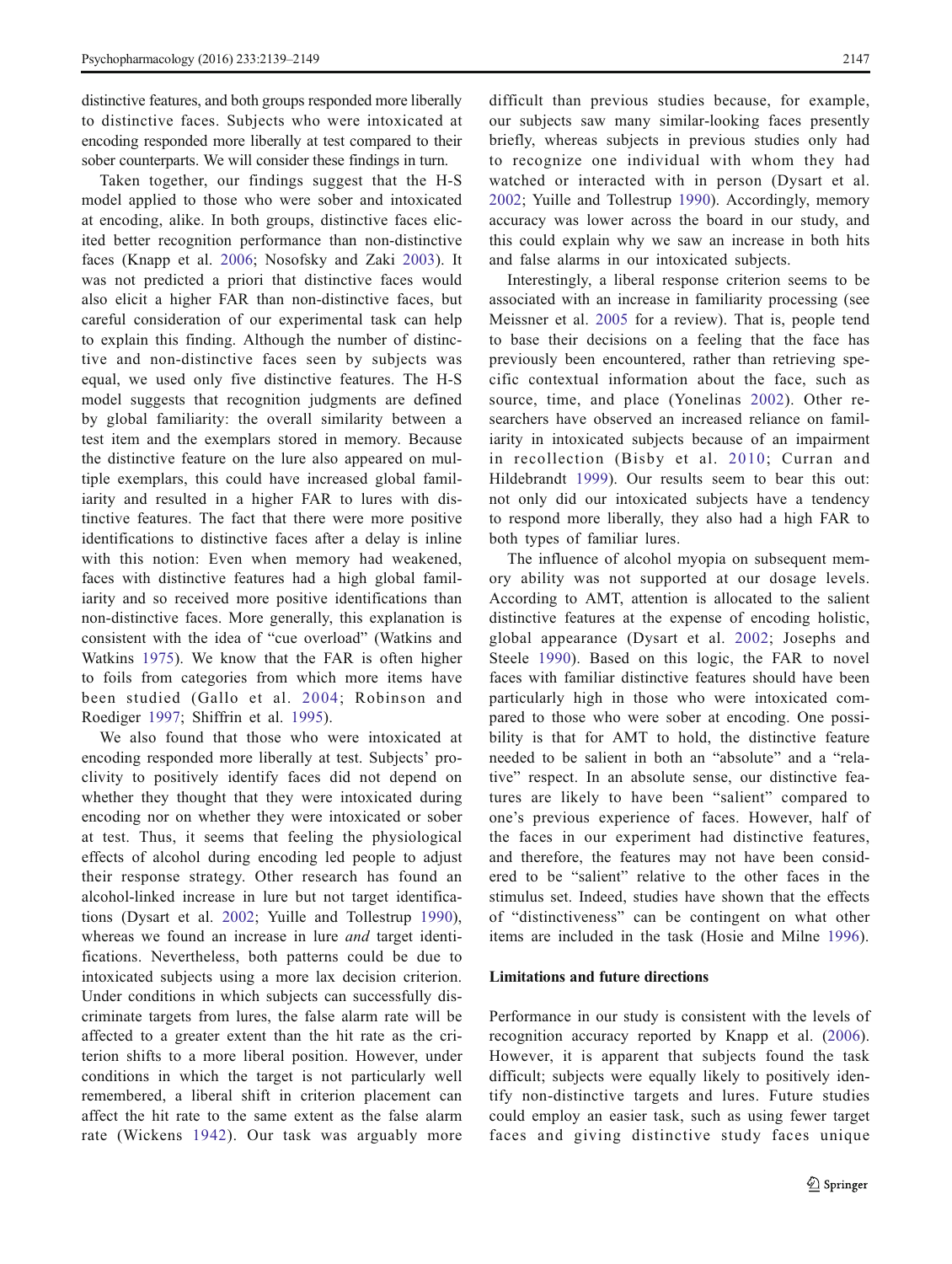<span id="page-9-0"></span>distinctive features, to ensure that our findings are generalizable. However, we do not believe that poor performance overall has impacted upon our conclusions about AMT. AMT predicts that alcohol intoxication at encoding will impair subjects' ability to discriminate between old and new distinctive faces. Subjects who were sober at encoding were able to recognize distinctive faces proficiently<sup>2</sup> so there was certainly room for intoxicated subjects' accuracy to fall below this. Interestingly, we found that subjects who were intoxicated at encoding were also able to recognize distinctive faces proficiently<sup>3</sup>. In short, the non-significant difference between sober and intoxicated individuals for the distinctive faces is unlikely to be due to floor effects.

Our findings add to the increasing number of studies that suggest that caution should be taken when applying AMT to face recognition performance when subjects are intoxicated to around the level of the legal driving limit (Hagsand et al. [2013;](#page-10-0) Harvey et al. [2013b\)](#page-10-0). However, the risk of cognitive impairment increases with higher levels of intoxication (Bisby et al. 2010; Perry et al. [2006\)](#page-10-0). Therefore, future research should test whether faces are differentially processed when intoxication levels are higher. Given ethical concerns about heavily dosing subjects in the lab, future research could test bar patrons who often self-intoxicate to greater levels (Dysart et al. 2002; van Oorsouw and Merckelbach [2012](#page-10-0)). In the field, one has no control over other factors, such as alcohol expectancy. However, while our expectancy manipulation was, on the whole, successful, subjects were generally aware when they had consumed alcohol. This is a common occurrence in lab research when BACs exceed 0.05 % (see Sayette et al. [1994,](#page-10-0) for a review). Therefore, despite concerns about ability to control other potentially interesting factors in the field, we believe that recruiting subjects who have selfintoxicated to greater levels is a worthy and necessary avenue for future research.

To conclude, we have extended past research by examining the cognitive processes underling alcohol-related face recognition performance. Intoxicated individuals did not seem to differentially process faces during encoding in line with AMT. They did, however, tend to respond more liberally at retrieval. This pattern may indicate an alcoholinduced increase in familiarity-based processing.

Acknowledgements This project was funded by a grant from the ESRC: ES/J005169/1. We do not have a financial relationship with the organization that sponsored the research.

Compliance with ethical standards The research was approved by the University of Leicester's Ethics Committee.

Open Access This article is distributed under the terms of the Creative Commons Attribution 4.0 International License (http:// creativecommons.org/licenses/by/4.0/), which permits unrestricted use, distribution, and reproduction in any medium, provided you give appropriate credit to the original author(s) and the source, provide a link to the Creative Commons license, and indicate if changes were made.

# References

- Assefi SL, Garry M (2003) Absolut® memory distortions: alcohol placebos influence the misinformation effect. Psychol Sci 14:77–80. doi: [10.1111/1467-9280.01422](http://dx.doi.org/10.1111/1467-9280.01422)
- Babor T, Higgins-Biddle JC, Saunders JB, Monteiro MG (2001) The alcohol use disorders identification test: guidelines for use in primary care, 2nd edn. World Health Organization, Geneva
- Benjamin AS, Diaz ML, Wee S (2009) Signal detection with criterion noise: applications to recognition memory. Psychol Rev 116:84– 115. doi[:10.1037/a0014351](http://dx.doi.org/10.1037/a0014351)
- Benton TR, Ross DF, Bradshaw E, Thomas WN, Bradshaw GS (2006) Eyewitness memory is still not common sense: comparing jurors, judges and law enforcement to eyewitness experts. Appl Cogn Psychol 20:115–129. doi[:10.1002/acp.1171](http://dx.doi.org/10.1002/acp.1171)
- Birnbaum IM, Parker ES, Hartley JT, Noble EP (1978) Alcohol and memory: retrieval processes. J Verbal Learn Verbal Behav 17:325– 335. doi[:10.1016/S0022-5371\(78\)90210-4](http://dx.doi.org/10.1016/S0022-5371(78)90210-4)
- Bisby JA, Leitz JR, Morgan CJA, Curran HV (2010) Decreases in recollective experience following acute alcohol: a dose–response study. Psychopharmacology 208:67–74. doi[:10.1007/s00213-009-](http://dx.doi.org/10.1007/s00213-009-1709-y) [1709-y](http://dx.doi.org/10.1007/s00213-009-1709-y)
- Clifasefi SL, Takarangi MKT, Bergman JS (2006) Blind drunk: the effects of alcohol on inattentional blindness. Appl Cogn Psychol 20: 697–704. doi[:10.1002/acp.1222](http://dx.doi.org/10.1002/acp.1222)
- Colflesh GJH, Wiley J (2013) Drunk, but not blind: the effects of alcohol intoxication on change blindness. Conscious Cogn 22:231–236. doi: [10.1016/j.concog.2013.01.001](http://dx.doi.org/10.1016/j.concog.2013.01.001)
- Craig LC, Attwood AS, Benton CP, Penton-Voak IS, Munafò MR (2009) Effects of acute alcohol consumption and alcohol expectancy on processing of perceptual cues of emotional expression. J Psychopharmacol 23:258–265. doi[:10.1177/0269881108092126](http://dx.doi.org/10.1177/0269881108092126)
- Curran HV, Hildebrandt M (1999) Dissociative effects of alcohol on recollective experience. Conscious Cogn 8:497–509. doi[:10.1006/](http://dx.doi.org/10.1006/ccog.1999.0417) [ccog.1999.0417](http://dx.doi.org/10.1006/ccog.1999.0417)
- Curtin JJ, Fairchild BA (2003) Alcohol and cognitive control: implications for regulation of behavior during response conflict. J Abnorm Psychol 112:424–436. doi:[10.1037/0021-843X.112.3.424](http://dx.doi.org/10.1037/0021-843X.112.3.424)
- Dysart JE, Lindsay RCL, MacDonald TK, Wicke C (2002) The intoxicated witness: effects of alcohol on identification accuracy from showups. J Appl Psychol 87:170–175. doi[:10.1037//0021-9010.](http://dx.doi.org/10.1037//0021-9010.87.1.170) [87.1.170](http://dx.doi.org/10.1037//0021-9010.87.1.170)
- Flowe HD (2012) Do characteristics of faces that convey trustworthiness and dominance underlie perceptions of criminality? PLoS One 7:1– 7. doi[:10.1371/journal.pone.0037253](http://dx.doi.org/10.1371/journal.pone.0037253)
- Flowe HD, Klatt T, Colloff MF (2014) Selecting fillers on emotional appearance improves lineup identification accuracy. Law Hum Behav 38:509–519. doi:[10.1037/lhb0000101](http://dx.doi.org/10.1037/lhb0000101)

<sup>&</sup>lt;sup>2</sup> For subjects who were sober at encoding, the hit rate to distinctive faces  $(M = .58, 95\% \text{ CI}$  [.53, .64]) was significantly higher than the false alarm rate to unfamiliar distinctive lures ( $M = .47, 95 \%$  CI [.41, .54]), t (43) = 3.26,  $p = .002$ .<br><sup>3</sup> For subjects who were intoxicated at encoding, the hit rate to distinctive

faces ( $M = .59, 95\%$  CI [.52, .65]) was significantly higher than the false alarm rate to unfamiliar distinctive lures  $(M = .53, 95\% \text{ CI}$  [.47, .58]),  $t(55) = 2.20, p = .032.$